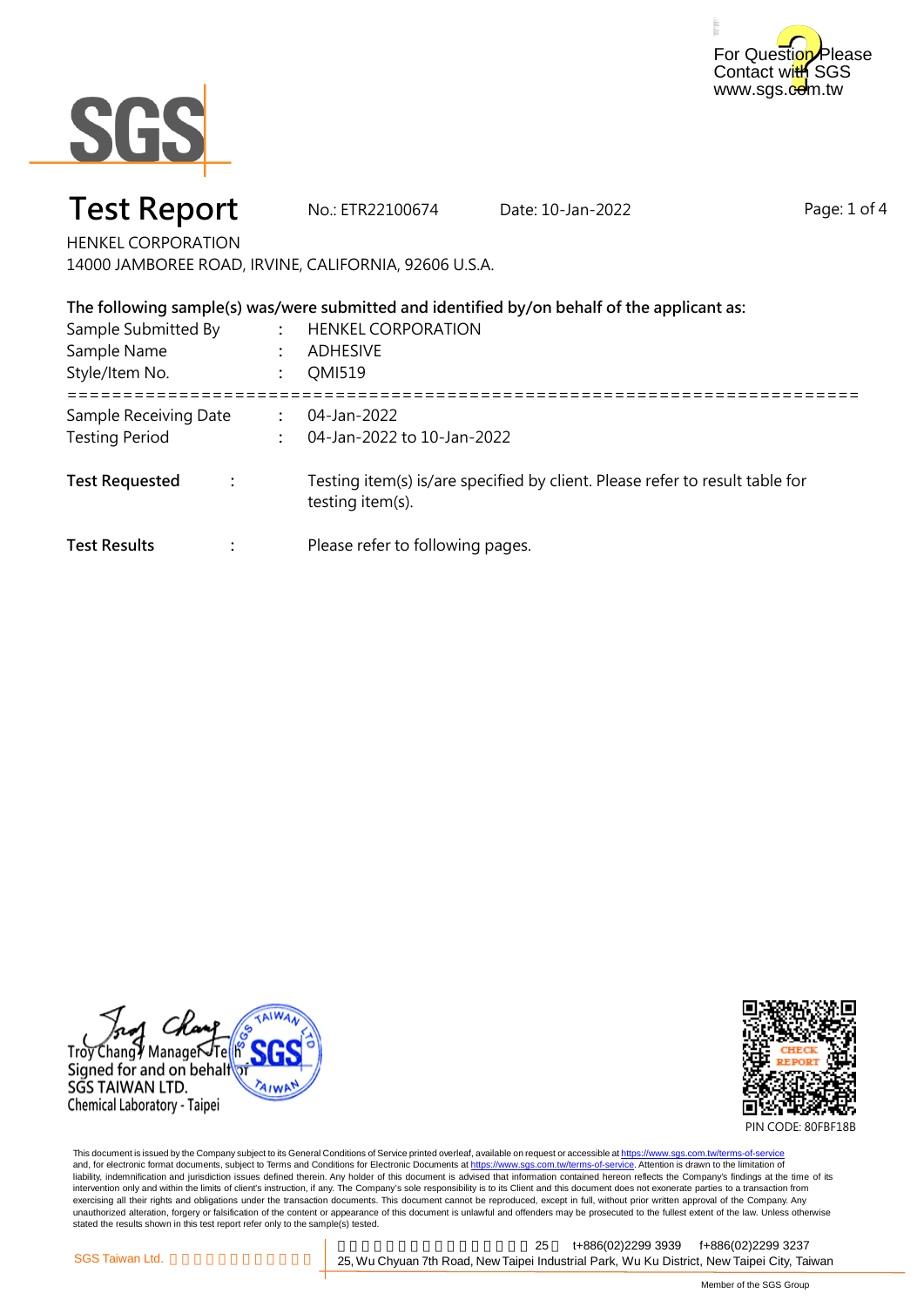

# **Test Report** No.: ETR22100674 Date: 10-Jan-2022 Page: 2 of 4

HENKEL CORPORATION 14000 JAMBOREE ROAD, IRVINE, CALIFORNIA, 92606 U.S.A.

### **Test Part Description**

No.1 **:** SILVER COLORED PASTE

#### **Test Result(s)**

| Test Item(s)                       | Method                                                                     | Unit  | <b>MDL</b> | Result |
|------------------------------------|----------------------------------------------------------------------------|-------|------------|--------|
|                                    |                                                                            |       |            | No.1   |
| Antimony (Sb) (CAS No.: 7440-36-0) | With reference to US EPA 3052: 1996,<br>analysis was performed by ICP-OES. | mg/kg |            | n.d.   |

#### **Note:**

- 1. mg/kg = ppm;0.1wt% = 1000ppm
- 2. MDL = Method Detection Limit
- 3. n.d. = Not Detected ( Less than MDL)

This document is issued by the Company subject to its General Conditions of Service printed overleaf, available on request or accessible at <u>https://www.sgs.com.tw/terms-of-service</u><br>and, for electronic format documents, su liability, indemnification and jurisdiction issues defined therein. Any holder of this document is advised that information contained hereon reflects the Company's findings at the time of its intervention only and within the limits of client's instruction, if any. The Company's sole responsibility is to its Client and this document does not exonerate parties to a transaction from exercising all their rights and obligations under the transaction documents. This document cannot be reproduced, except in full, without prior written approval of the Company. Any<br>unauthorized alteration, forgery or falsif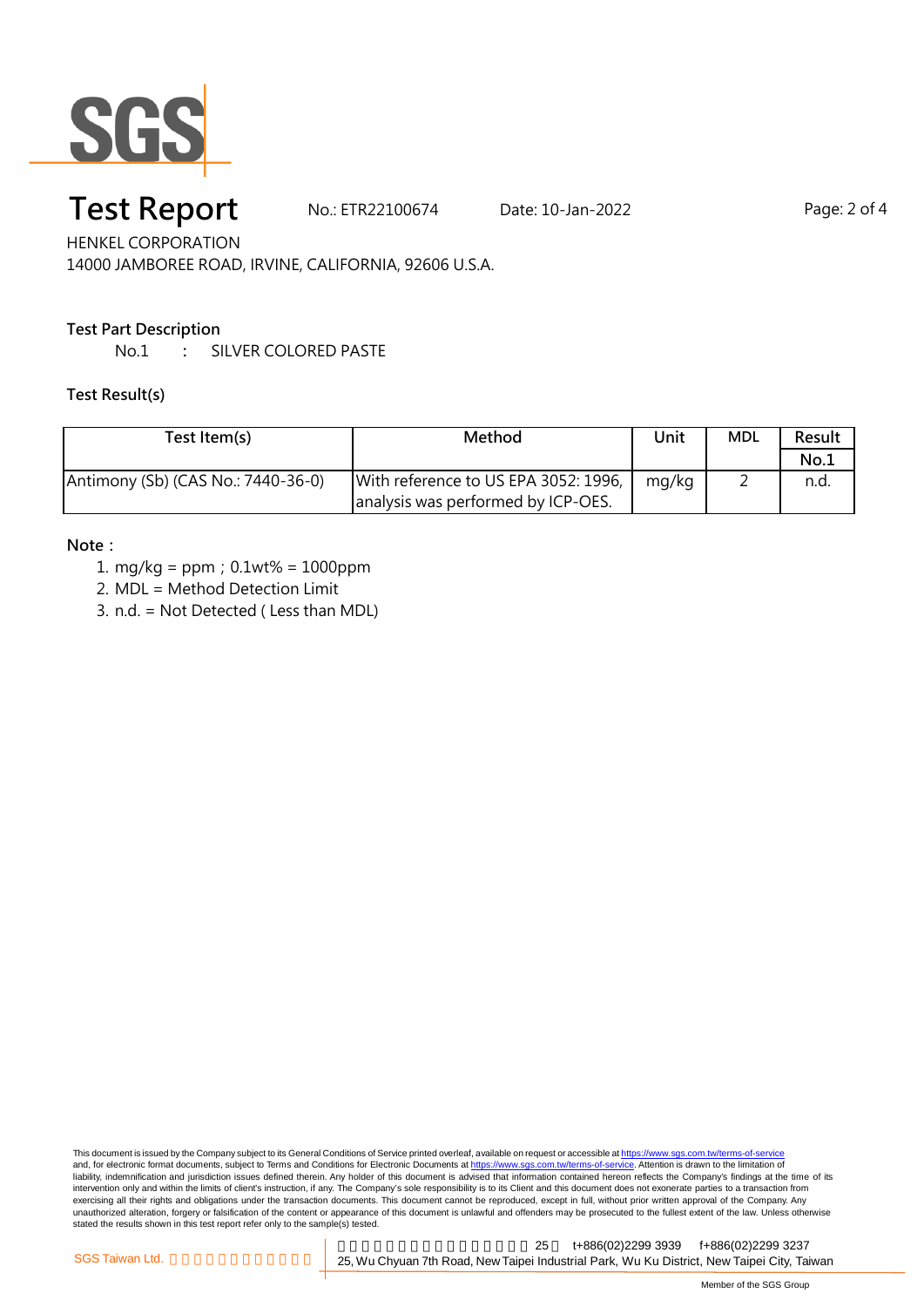

## **Test Report** Mo.: ETR22100674 Date: 10-Jan-2022 Page: 3 of 4

HENKEL CORPORATION 14000 JAMBOREE ROAD, IRVINE, CALIFORNIA, 92606 U.S.A.

### **Analytical flow chart of Elements (Heavy Metal included)**

These samples were dissolved totally by pre-conditioning method according to below flow chart.

【Reference method: US EPA 3051A、US EPA 3052】



This document is issued by the Company subject to its General Conditions of Service printed overleaf, available on request or accessible at <u>https://www.sgs.com.tw/terms-of-service</u><br>and, for electronic format documents, su liability, indemnification and jurisdiction issues defined therein. Any holder of this document is advised that information contained hereon reflects the Company's findings at the time of its intervention only and within the limits of client's instruction, if any. The Company's sole responsibility is to its Client and this document does not exonerate parties to a transaction from exercising all their rights and obligations under the transaction documents. This document cannot be reproduced, except in full, without prior written approval of the Company. Any<br>unauthorized alteration, forgery or falsif